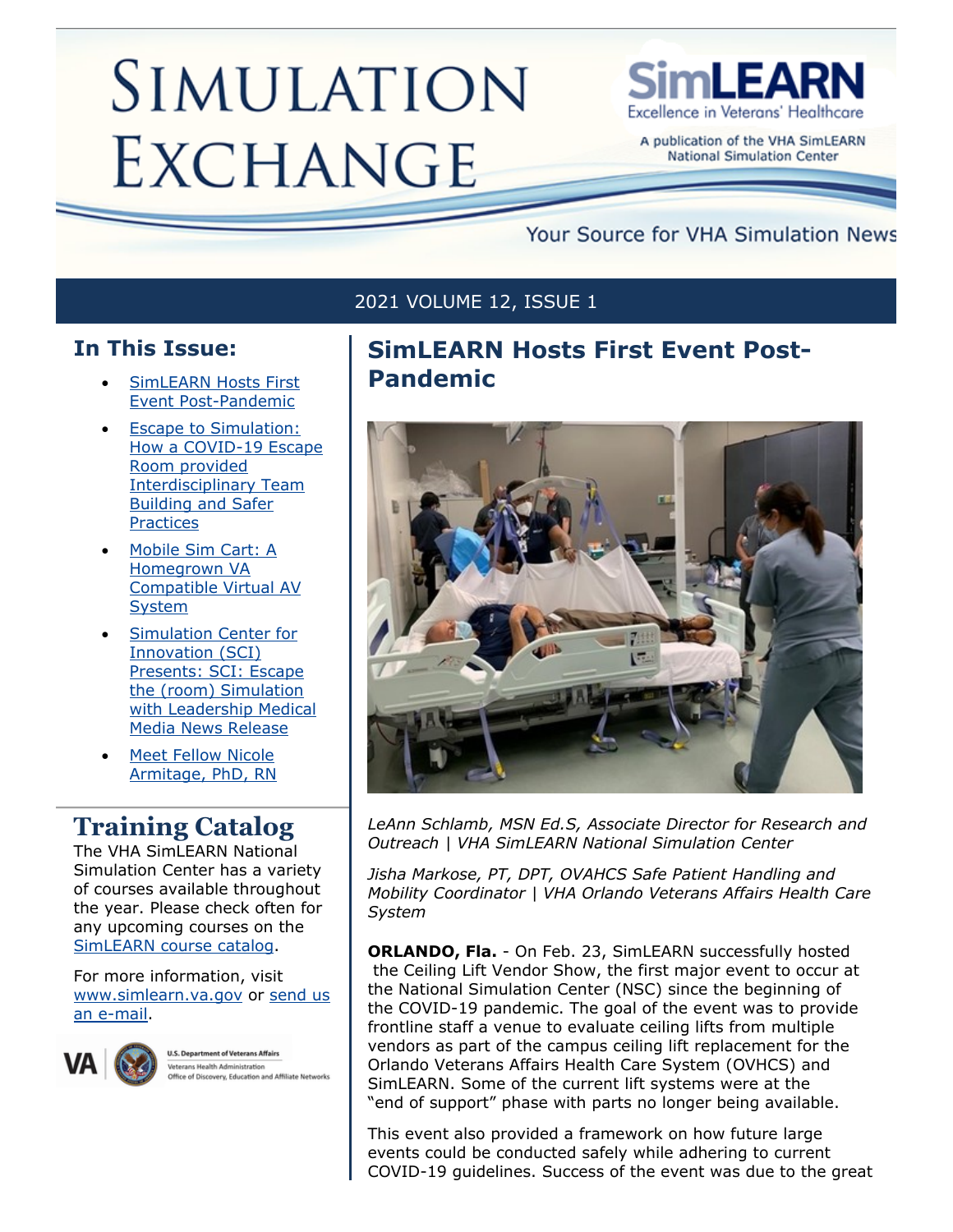collaborative efforts between SimLEARN and (OVAHCS) Safe Patient Handling Coordinator and Biomedical Engineering.

For the rest of the story, click [here.](https://gcc01.safelinks.protection.outlook.com/?url=https%3A%2F%2Fwww.simlearn.va.gov%2FSIMLEARN%2FFA_2021_1_SimLEARN_First_Event_Post_Pandemic.asp&data=04%7C01%7C%7C7ce23959e0274fde985d08d8f0782aa7%7Ce95f1b23abaf45ee821db7ab251ab3bf%7C0%7C0%7C637523746218811227%7CUnknown%7CTWFpbGZsb3d8eyJWIjoiMC4wLjAwMDAiLCJQIjoiV2luMzIiLCJBTiI6Ik1haWwiLCJXVCI6Mn0%3D%7C1000&sdata=atfWXiKI2mU3W1shGujzvoP0WeurTcJusoy4YGQoasU%3D&reserved=0)

*VA photo by VHA SimLEARN*

Back to top

### <span id="page-1-0"></span>**Escape to Simulation: How a COVID-19 Escape Room provided Interdisciplinary Team Building and Safer Practices**

By Janet Sprehe, DNP, APRN, CVRN, RN-BC | Program Director of Simulations, James A. Haley Veterans' Hospital, Tampa, FL

Sherri Boisvert, PhD, MSN, RN | Simulation Nurse Instructor, National Simulation Center, SimLEARN, Orlando, FL

Michelle Regragui, MSHS, BSN, RN | Field Based Simulation Nurse Instructor, National Simulation Center, SimLEARN, Orlando, FL

**Tampa, Fla. -** Together with VHA SimLEARN, the Tampa Advanced Simulation Center piloted a COVID-19 Escape Room to bring an innovative methodology to enforce and prepare new employees with our COVID-19 policies in donning and doffing and proper transfer of a positive COVID-19 patient. COVID-19 Escape Room participants included physicians, nurses, transporters, and the Environmental Management Service (EMS) and our training lasts about 90 minutes.

So, what really is an escape room? It is a gamification modality that uses hidden puzzles for participants to put together in order to get to the next clue to complete the objectives of the game. Participants then have thirty minutes to solve the clues to safely transport the COVID-19 patient safely in the game. When the team achieves their goal of securely transporting the patient to the different department, participants receive a prize of simulated money and chocolates. Once the game is completed the staff participate in a debriefing of the entire game. Discussion centers around what aspects of the game were done well; what areas could the staff improve upon; and finally, what could improve the game next time.

All in all, Team Tampa and SimLEARN perfected the concept of a COVID-19 escape room and have seen the positive ways to engage our learners. If you want to join a session with us, our contacts at Tampa are [Janet.Sprehe@va.gov](mailto:Janet.Sprehe@va.gov) or [Jennifer.Prinsen@va.gov](mailto:Jennifer.Prinsen@va.gov) and SimLEARN contacts are [SherriBoisvert@va.gov](mailto:SherriBoisvert@va.gov) and [Michelle.Regragui@va.gov.](mailto:Michelle.Regragui@va.gov)

For the rest of the story click [here.](https://gcc01.safelinks.protection.outlook.com/?url=https%3A%2F%2Fwww.simlearn.va.gov%2FSIMLEARN%2FFA_2021_2_Escape_to_Simulation.asp&data=04%7C01%7C%7C7ce23959e0274fde985d08d8f0782aa7%7Ce95f1b23abaf45ee821db7ab251ab3bf%7C0%7C0%7C637523746218821179%7CUnknown%7CTWFpbGZsb3d8eyJWIjoiMC4wLjAwMDAiLCJQIjoiV2luMzIiLCJBTiI6Ik1haWwiLCJXVCI6Mn0%3D%7C1000&sdata=bacBc2SPY4%2FRvHr9cdClBOXltSzvp5Pae2eR8hFIax4%3D&reserved=0)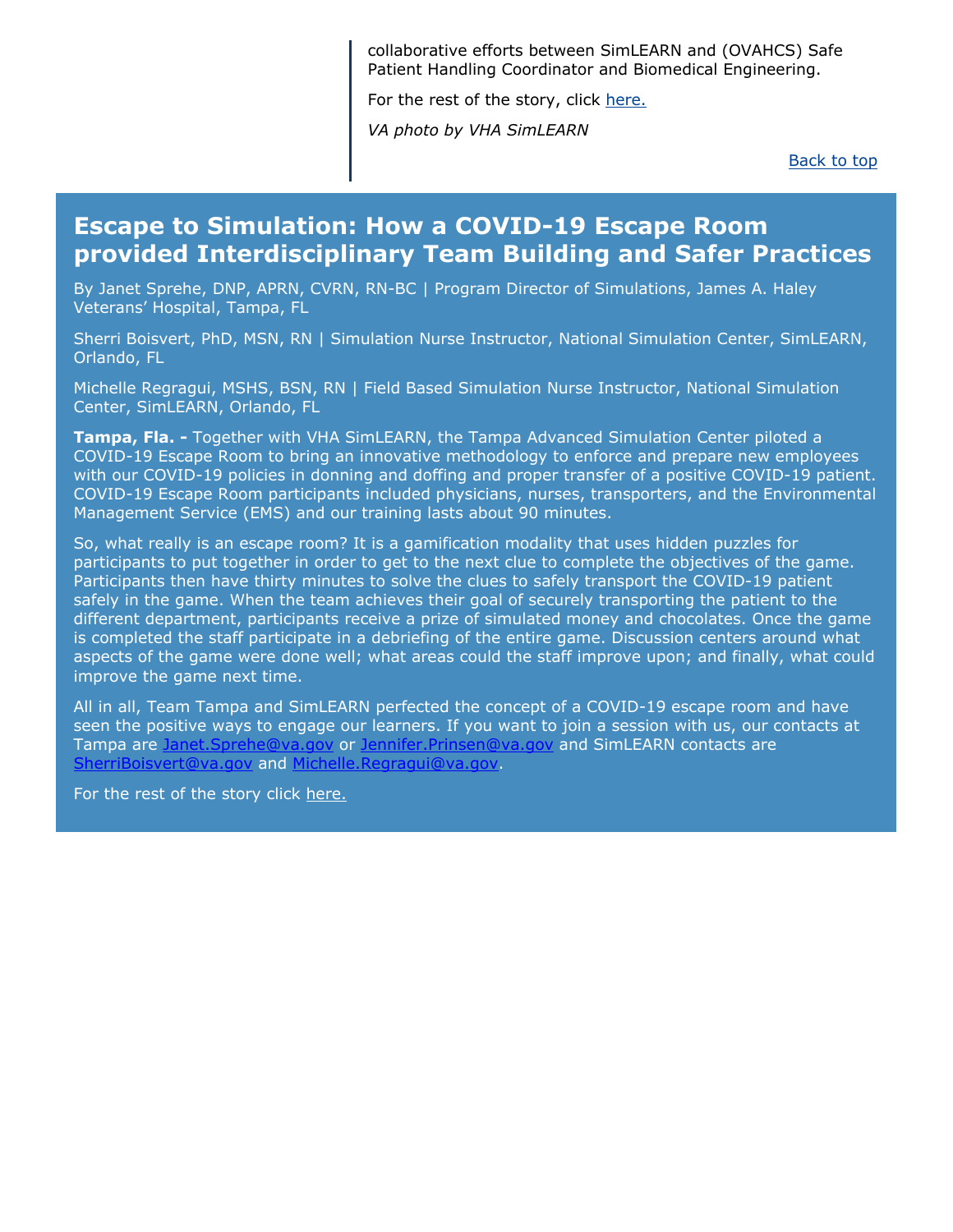## <span id="page-2-0"></span>**Mobile Sim Cart: A Homegrown VA Compatible Virtual AV System**



*By Joseph Ferrand, Telehealth Clinical Technician Jerome Perry, Simulation Technology Specialist Trang Nguyen, MSN, RN, Simulation Coordinator and REdI BLS PD/ACLS TCF: SimLEARN Outreach Network*

*Jane Robinson, MSN, RN, CEN, Systems/Hospital Activation Nurse LeAnn Schlamb, MSN, Ed. S, Associate Director,* 

*Simulation Education, Research, and Outreach*

**Fayetteville, NC -** A year ago, the SimLEARN's Outreach Network (SON) Systems Hospital Activation (S/HA) was traveling the country providing S/HA services to facilities across the country. In collaboration with stakeholders at the facility the S/HA team would create scenarios to evaluate workflow, patient flow, equipment, and emergency procedures latent safety threats. When the S/HA team had to stop traveling one of the sites impacted was the Fayetteville, North Carolina Veterans Affairs Medical Center (FNCVAMC). FNCVAMC was planning to increase the complexity level of their Urgent Care to a full Emergency Department (ED) and due to the rising COVID-19 threat, the need to focus on Veteran care, and to ensure staff safety, they delayed their systems testing planned.

The FNCVAMC team took the lead to create what would come to be known as the Mobile Sim Cart. With no budget available to build the system they used locally available equipment and systems. Applying their experience with telehealth and simulation, Mr. Ferrand and Mr. Perry began collecting the equipment needed to create a cart that would meet the specifications identified by the team. Its performance exceeded the team's expectations, allowing for seamless streaming of activation activities and for the remote S/HA team and on-site participants to communicate successfully. The Mobile Sim Cart is an affordable, off the shelf solution that is compatible with VA systems. It is a costeffective way of closing the gap between evaluator and learner.

For the rest of the story, click [here.](https://gcc01.safelinks.protection.outlook.com/?url=https%3A%2F%2Fwww.simlearn.va.gov%2FSIMLEARN%2FFA_2021_5_Mobile_Sims_cart.asp&data=04%7C01%7C%7C7ce23959e0274fde985d08d8f0782aa7%7Ce95f1b23abaf45ee821db7ab251ab3bf%7C0%7C0%7C637523746218821179%7CUnknown%7CTWFpbGZsb3d8eyJWIjoiMC4wLjAwMDAiLCJQIjoiV2luMzIiLCJBTiI6Ik1haWwiLCJXVCI6Mn0%3D%7C1000&sdata=%2FxPZUIoG5Q4DHhLNrGZq%2FavLSa8dl2QP1nB27%2Br79CY%3D&reserved=0)

*Operator's View of Mobile Sim Cart: Standing in front of Mobile Sim Cart: Trang Nguyen, MSN, RN | Upper Left: Lisa Hubbard, MSN, APRN, FNP-BC (SimLEARN) | Upper Right: Jane Robinson, MSN, RN, CEN (SimLEARN, SON) | Lower Right: LeAnn Schlamb, MSN, Ed. S (SimLEARN, SON) | VA Photo by Jerome Perry (FNCVAMC)*

## <span id="page-2-1"></span>**Simulation Center for Innovation (SCI) Presents: SCI: Escape the (room) Simulation with Leadership Medical Media News Release**

By Jacque Cushard RN Simulation Center for Innovation Program Director Phoenix VA Health Care System

**Phoenix, Ariz. -** Nursing Leadership was called to the "Simulation Command Center (SCC)" on the 4th floor of the main hospital. They were tasked with "escaping the simulation." Their mission was to gather into teams, break down the existing educational skills fair, take the simulation materials and equipment back to the Simulation Center for Innovation (SCI) Lab. The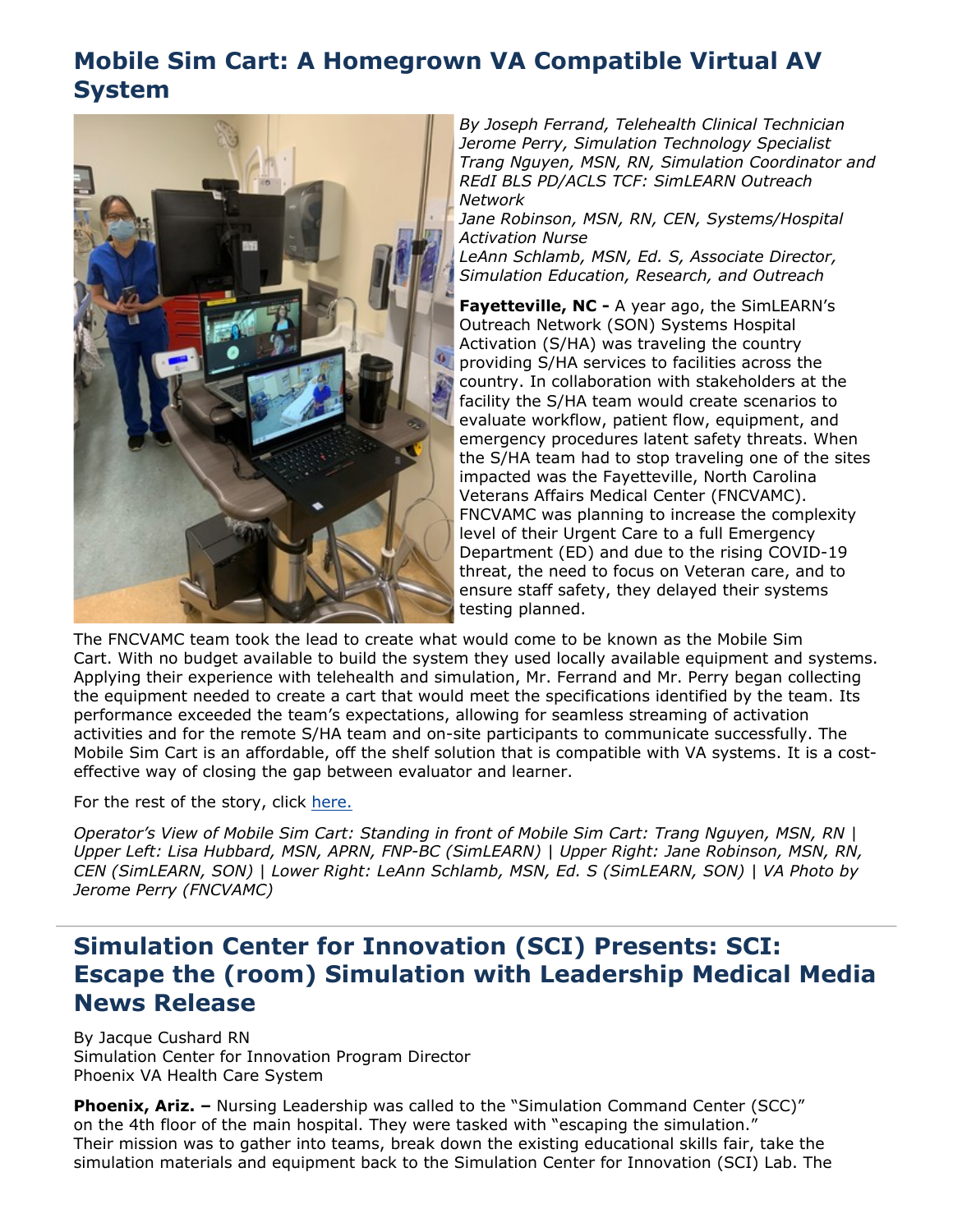participants build it back up and all within a speedy time that the New Employees would not miss their New Employee Orientation: Nursing (NEON).

Why was this done? This began as a simple request from Nursing Leadership to demonstrate what the simulator (mannequin) has to offer such as nursing assessments (breathing sounds, heart sounds, pulses and such). The Phoenix SCI Lab received its 2nd national Simulation Certification: Basic Tier award by the National SimLEARN Center in early December 2020. With the prestigious recognition, the SCI Lab is honored to continue to support the needs of the Phoenix VA through dynamic and innovative creative ways using simulation concepts as its foundation. The SCI Lab is available for all disciplines to enjoy. Schedule a visit with us.

For the rest of the story, click [here.](https://gcc01.safelinks.protection.outlook.com/?url=https%3A%2F%2Fwww.simlearn.va.gov%2FSIMLEARN%2FFA_2021_3_Simulation_Center_for_Innovation_Presents_Escape_the_Simulation.asp&data=04%7C01%7C%7C7ce23959e0274fde985d08d8f0782aa7%7Ce95f1b23abaf45ee821db7ab251ab3bf%7C0%7C0%7C637523746218821179%7CUnknown%7CTWFpbGZsb3d8eyJWIjoiMC4wLjAwMDAiLCJQIjoiV2luMzIiLCJBTiI6Ik1haWwiLCJXVCI6Mn0%3D%7C1000&sdata=ZQ0z7NNm9QOuLSMQ11duih1wSG4WD%2F9jc%2FCodQDvhhg%3D&reserved=0)

<span id="page-3-0"></span>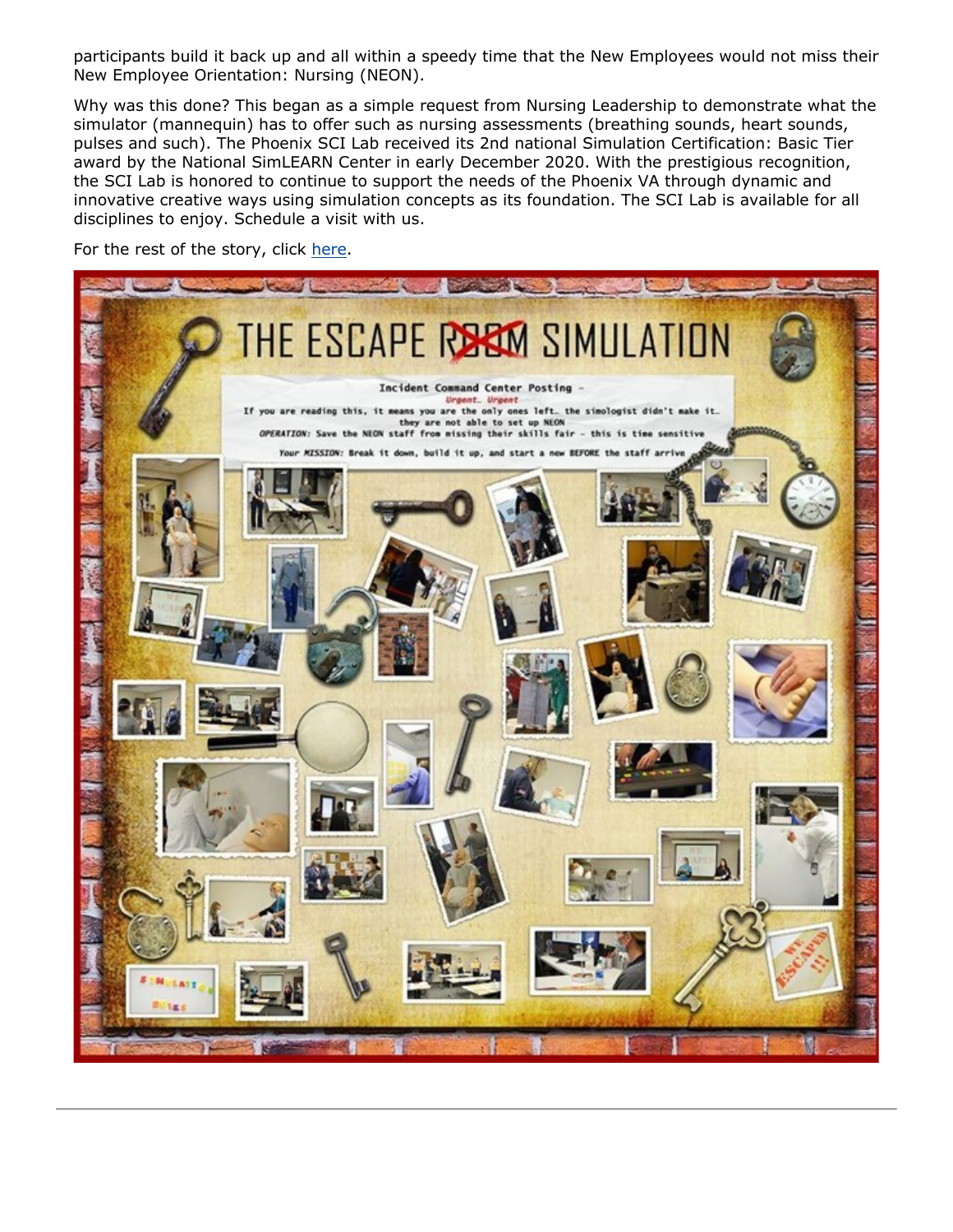# **Meet Fellow Nicole Armitage, PhD, RN**



Lygia Lee Arcaro, PhD, RN SimLEARN National Director, Nursing Programs VHA SimLEARN, Orlando, Florida

**ORLANDO, Fla. –** SimLEARN is the Coordinating Center for the Interprofessional Fellowship Program in Clinical Simulation, a 1-year Fellowship supported by the VHA Office of Academic Affiliations. The Dayton VA Medical Center is one of the six sites participating in the program. In this issue meet Fellow Nicole Armitage.

#### *How would you introduce yourself to others?*

I am currently a Fellow in the Interprofessional Fellowship Program in Clinical Simulation located at the Dayton VA. I am completing 1 year of study, in the simulation center, to learn all I can about clinical simulation. I have recently retired from the US Air Force (September 2020) where I was working as a Nurse Scientist and a Women's Health Nurse Practitioner.

#### *What prompted you to choose Nursing as your profession?*

I was more interested in the caring side and working with people and that is what brought me into nursing. I have found it to be a wonderful profession and I would highly recommend Nursing to all who are interested.

#### *How does the Fellowship in Clinical Simulation meet a career goal***?**

While getting ready to retire [from the US Air Force], I continued to want to engage in research and felt I had a gap in my education related to simulation. The Fellowship was a great opportunity for me to learn more, gain more experience with simulation, writing curriculum, and learning about the adult learning experience.

To read the full interview, click [here.](https://gcc01.safelinks.protection.outlook.com/?url=https%3A%2F%2Fwww.simlearn.va.gov%2FSIMLEARN%2FFA_2021_4_Meet_Fellow_Nicole_Armitage.asp&data=04%7C01%7C%7C7ce23959e0274fde985d08d8f0782aa7%7Ce95f1b23abaf45ee821db7ab251ab3bf%7C0%7C0%7C637523746218831134%7CUnknown%7CTWFpbGZsb3d8eyJWIjoiMC4wLjAwMDAiLCJQIjoiV2luMzIiLCJBTiI6Ik1haWwiLCJXVCI6Mn0%3D%7C1000&sdata=ikRIamNhRBIJfrANtmJ1N%2BaV%2FaLnbobz3QzedYLmz6M%3D&reserved=0)

*Dr. Armitage demonstrating an Intra Osseous insertion on a high-fidelity Mannequin*



*VA photo by Jason LaFond, Dayton VAMC.*